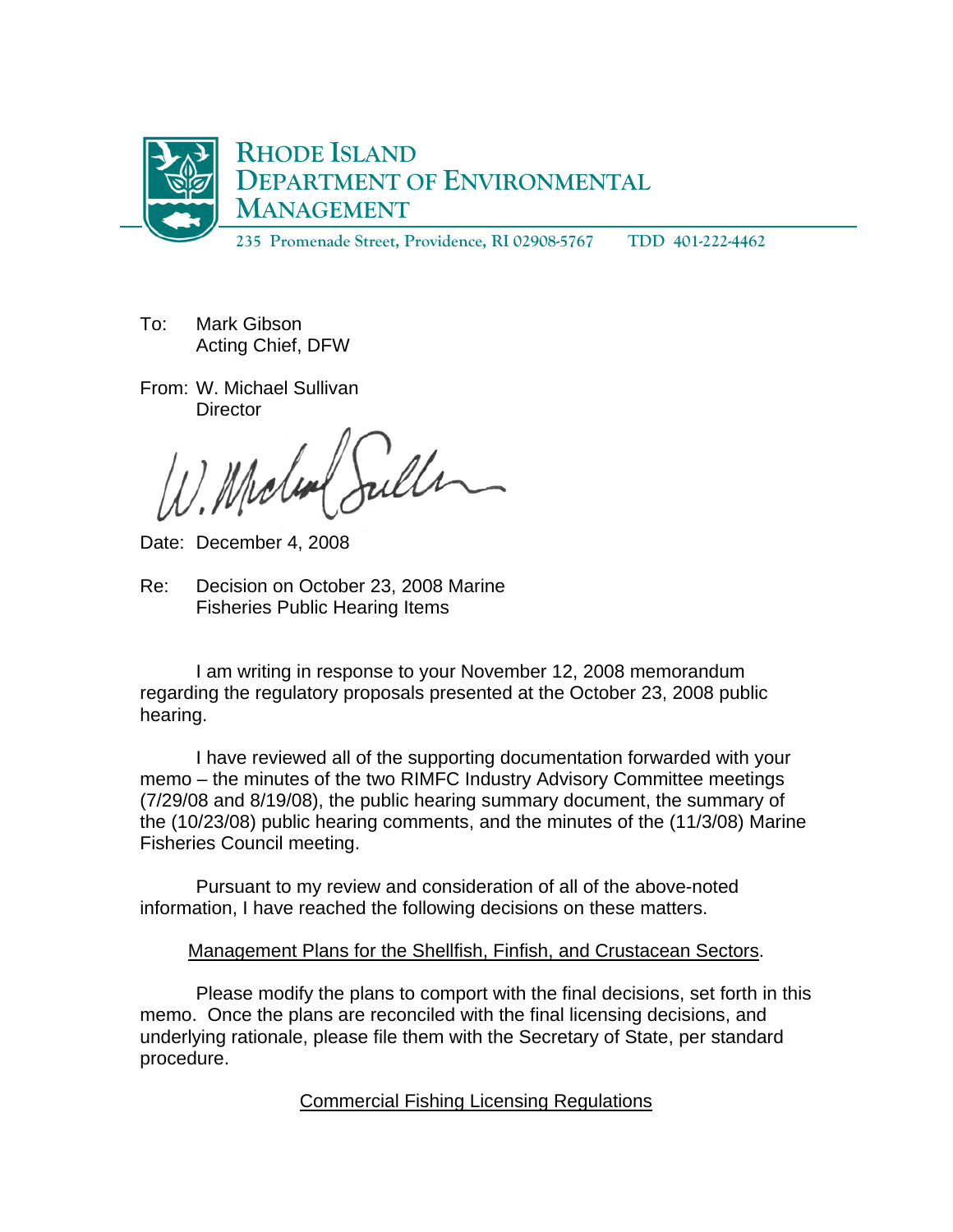### **Shellfish**

**Quahogs** – I concur with your recommendation, and that of the Council, to *retain the 3:1 exit/entry ratio, as applied to holders of Principal Effort Licenses (PELs) with Quahog endorsements that retired in 2008*. I note that there was no opposition to the proposal at hearing. Since there were 39 such retirees, 13 new Quahog endorsements on Commercial Fishing Licenses (CFLs) will be available in 2009. Please add the words "Principal Effort" to sub-section 6.1-10(b), as proposed, to clarify that the exit-entry ratio does indeed apply to "Principal Effort Licenses, eligible to harvest quahogs" that retire, consistent with past practice and this current decision.

 The SAFIS database shows that of the 39 retired licenses, just 6 landed quahogs in 2007 (and of the 34 Multi-Purpose Licenses that retired in 2008, just one landed quahogs in 2007). Thus, by offering 13 new endorsements in 2009, we are continuing to grow the fishery in a very modest way, consistent with past practice and ongoing indications of a stable quahog stock in state waters.

**Soft-shell Clams** – – I concur with your recommendation, and that of the Council, to *continue to refrain from issuing any new soft-shell clam endorsements, i.e., to maintain status quo*. I note that there was no opposition to the proposal at hearing. Although we have very little information to go on, what we do know about this resource and fishery is that there appear to be signs of localized depletion in portions of the Upper Bay, and the potential trend toward overfishing, first noted last year, could be continuing. I believe that capping effort, at least for the time being, at 1,532 licenses is a rational approach to guard against overfishing. While I am well aware of our staffing and funding constraints, I reiterate my directive to you and your staff to develop a proposed stock assessment program for this fishery. Our lack of stock assessment data for the fishery continues to put us at a disadvantage in attempting to establish an appropriate management response. Once you and your staff have identified the programmatic elements, we need to strategize on its implementation.

#### Finfish

**Restricted Finfish** – I concur with your recommendation, and that of the Council, to *retain the 5:1 exit/entry ratio for the restricted finfish endorsement category, applied to the total number of licenses eligible to harvest restricted finfish that were active in the fishery in 2007 and retired in 2008.* Since there were a total of 11 such active licenses that retired in 2008 (3 MPLs and 8 PELs w/restricted finfish), 2 new restricted finfish endorsements on CFLs will be available for 2009. I note that there was some opposition to the proposal at hearing, but also some support. The rationale for my decision to support the proposal is consistent with that set forth last year – we need to be sensitive to the concerns of existing license holders, who are continuing to struggle under very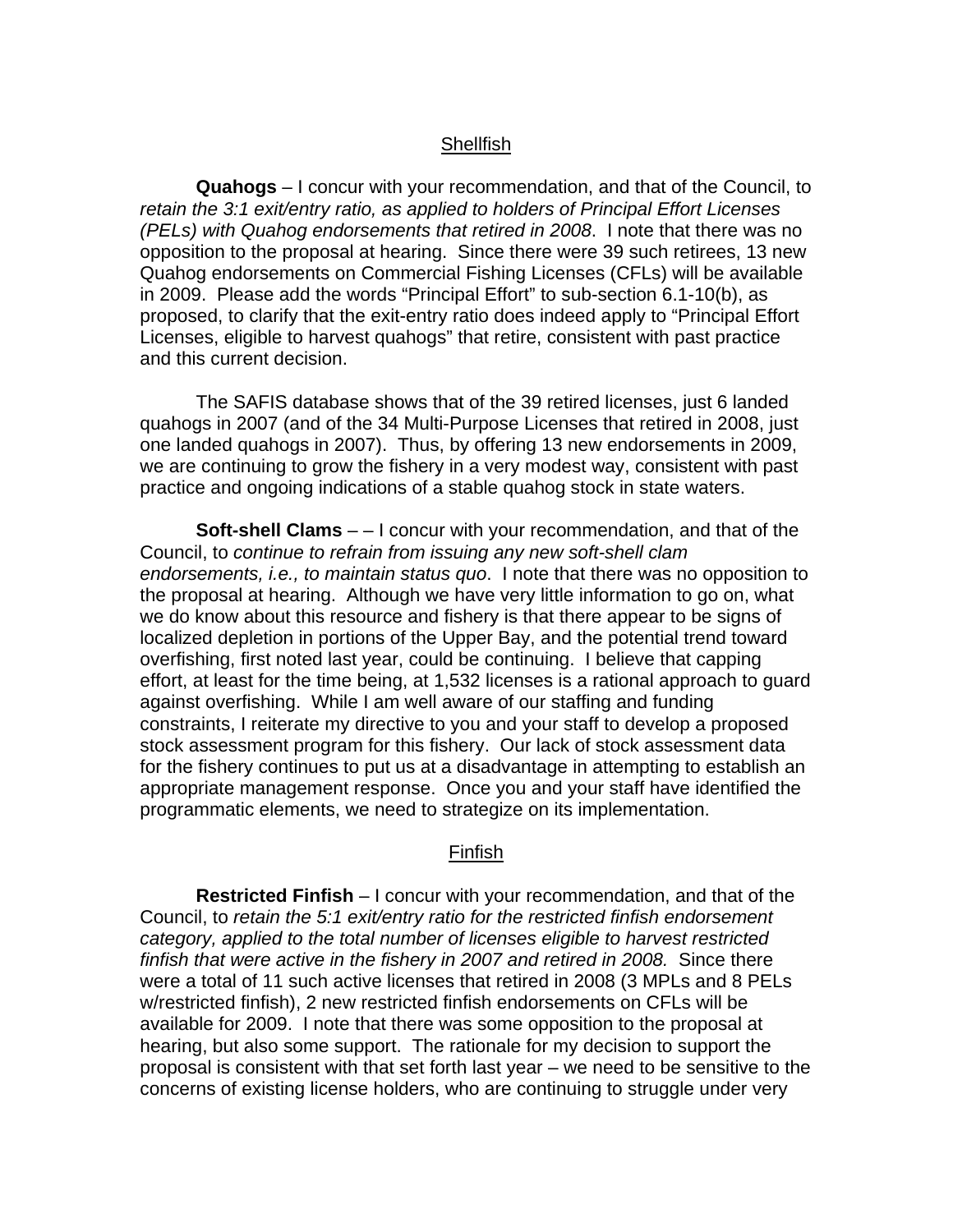restrictive quotas, yet we also need to provide some opportunity for people to enter, and advance within, the fishery. The continued use of a 5:1 exit/entry ratio, applied to active license that retire from the fishery, strikes a reasonable balance between those two competing objectives.

 In sub-section 6.1-10(a), please replace the phrase "were active in the fishery" with the phrase "had some reported landings of restrictive finfish," and also add the word "calendar" before the word "year" – all as proposed -- to clarify that the phrase "active" as used in the sub-section, refers to any landings of finfish during the prior calendar year, consistent with past practice and this current decision.

#### Lobsters

 Last year, a place-holder provision pertaining to lobster trap allocation program was adopted. The provision was adopted in anticipation of the transfer component of the trap allocation program. I felt that it was important to have a provision in place that would allow any transfer recipient to obtain a license so they could fish their traps. My intent was not to influence the nature of the stillpending transfer program, but rather to make sure that if the program, once adopted, did allow non-licensed individuals to obtain trap allocations, those individuals would not be prohibited from fishing their allocation due to the prohibition on new lobster license/endorsements.

 I viewed the place-holder language then, as I do now, as being moot unless a transfer program that allowed for the transfer of trap allocations to unlicensed individuals was adopted

While there was no proposal offered this year to change the above-noted provision (section 6.7-7.1), I note that there were several people who commented on the issue at the public hearing, and a spirited discussion on the issue at the Council meeting. I further note that the Council was unable to formulate a recommendation on the matter due to procedural constraints (lack of a quorum due to a recusal). Given the comments and concerns expressed, I feel that an effort to address and resolve the issue, if only to avoid any confusion or unintended consequences, is warranted.

On the one hand, I think that a simple technical clarification to section 6.7- 7.1 could resolve the lion's share of concern expressed at hearing and at the Council meeting – i.e., in subsection (a), the reference to "section 15.14.2 of Part XV of the marine fisheries regulations" could be amended to refer more specifically and accurately to "section 15.14.2-11." But even that proposed fix might still raise questions, since section 15.14.2-11 notes that the purpose of the "pending" transfer program is to "allow for the transferability of initial Area 2 LTAs among permit holders." In my view, it remains to be seen whether the program will be restricted to transfers among permit/license holders, or made open to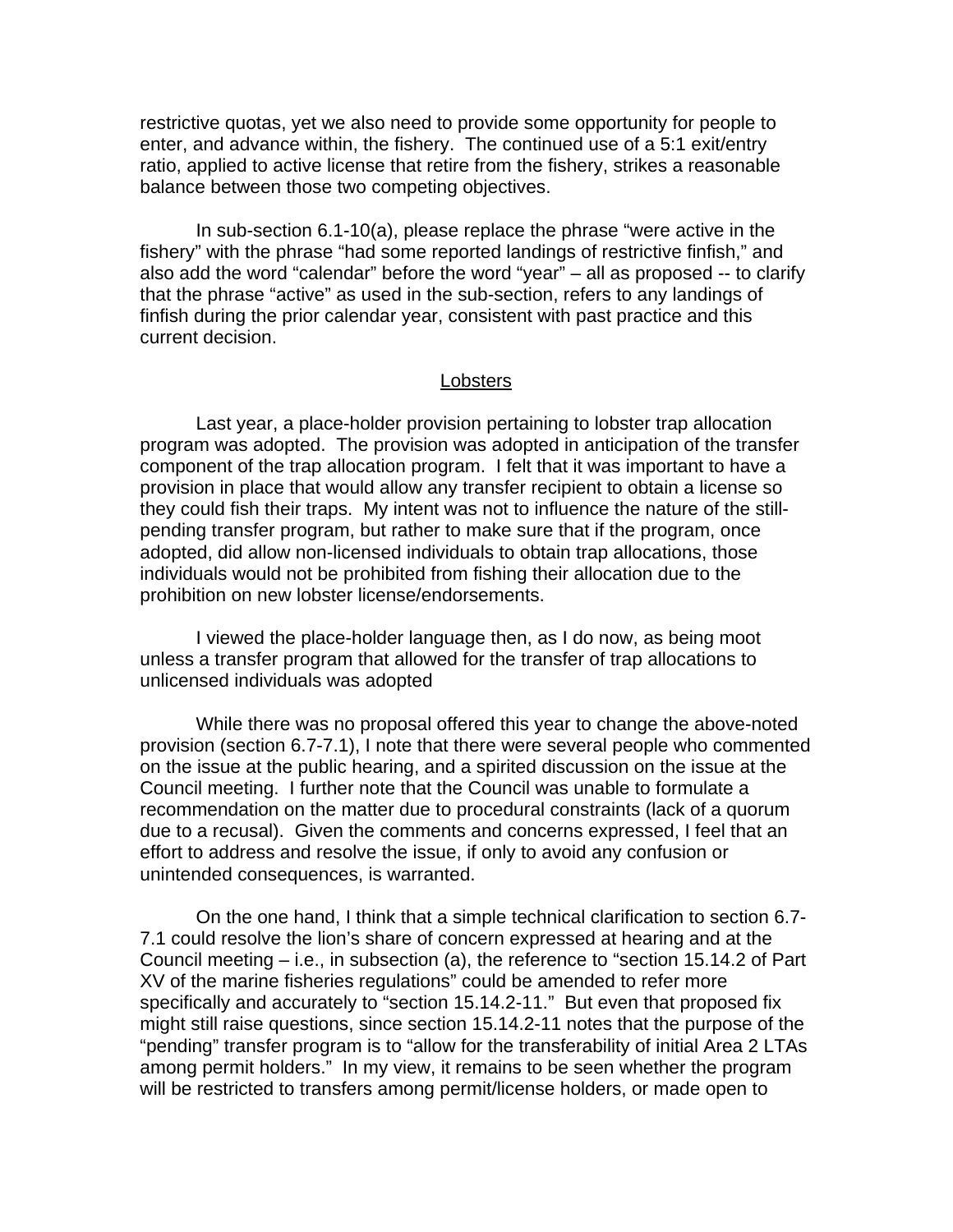anyone who wishes to bid. But that is a policy discussion that has yet to take place. Accordingly, I would support, at this time, a full repeal of section 6.7-7.1, with the understanding that the issue will be re-addressed when the trap allocation transfer program is taken up for consideration.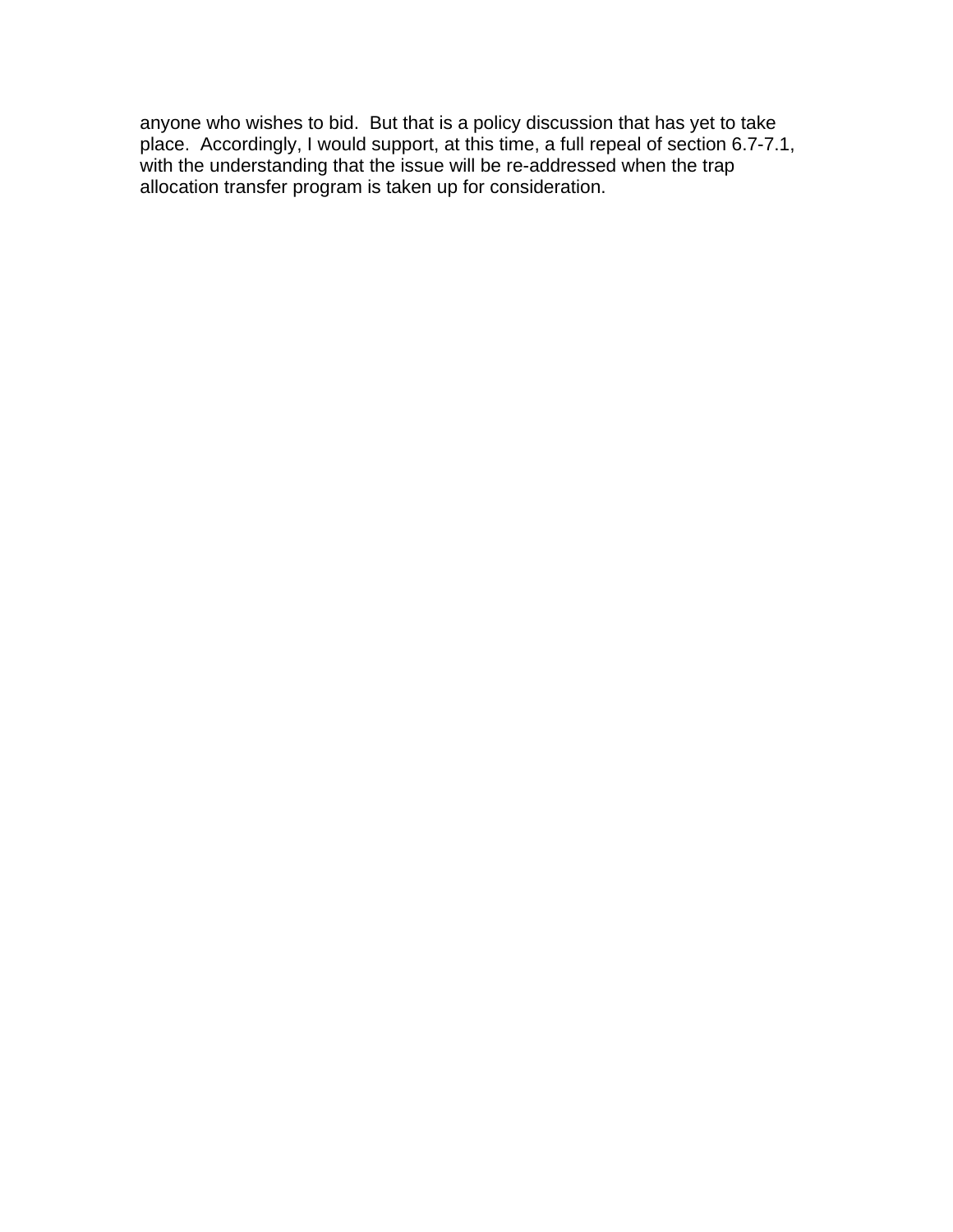## Additional Changes to Licensing Regulations

 I concur with your recommendations, and those of the Council, to enact the following additional changes to the licensing regulations. I note that with the exception of item #2, there was general support for, and no opposition to, the proposals at hearing.

- 1. *Clarify the "actively fishing/actively participating" standard* in the following ways:
	- **Preceding two years means preceding two** *calendar* **years**
	- Must be some activity in *each of the two* preceding calendar years
	- Activity must be demonstrated via dated transaction records (i.e., dealer slips), *which in turn must be verified by dealer reports to the Department*
	- *Activity can be demonstrated via properly documented dockside landings*

The first three changes will better define the current standard, which calls for at least 75 days of activity in the preceding two years. The fourth change will enable lobster fishermen who do not have dealer slips, but do have legitimate dockside sales of lobsters, to use other documentation relating to the sales to earn credit for the at-sea activity that generated those sales. Please enact all of the proposed changes.

- 2. *Clarify "crew member" status* by requiring individuals to be at least 16 years of age in order to begin earning credit for time served as crew members. I note that there is currently no minimum age qualification for crew member status. A standard of 16 years of age comports with the State's child labor laws, and is thus appropriate. Please enact that change.
- 3. *Establish 16 as the new minimum age for applicants seeking new licenses via lotteries.* I note that there is currently no minimum age to hold a commercial fishing license, and that is not subject to change. I further note that there is currently no minimum age to acquire a license, fish it, and thereby achieve status as a new license applicant; that too is not subject to change. The proposed change involves the scenario where the Department has moved through the list of priority applicants for a new license and needs to select among a pool of additional license applicants, none of whom have any history or experience in marine fisheries. In such a case, the Department would employ a lottery. Currently, there is no minimum age to enter such a lottery, meaning that a five-year old applicant would be on equal footing with an adult applicant. The proposed change, which I am hereby adopting, will require all participants in a lottery pool involving applicants without any priority status to be at least 16 years of age.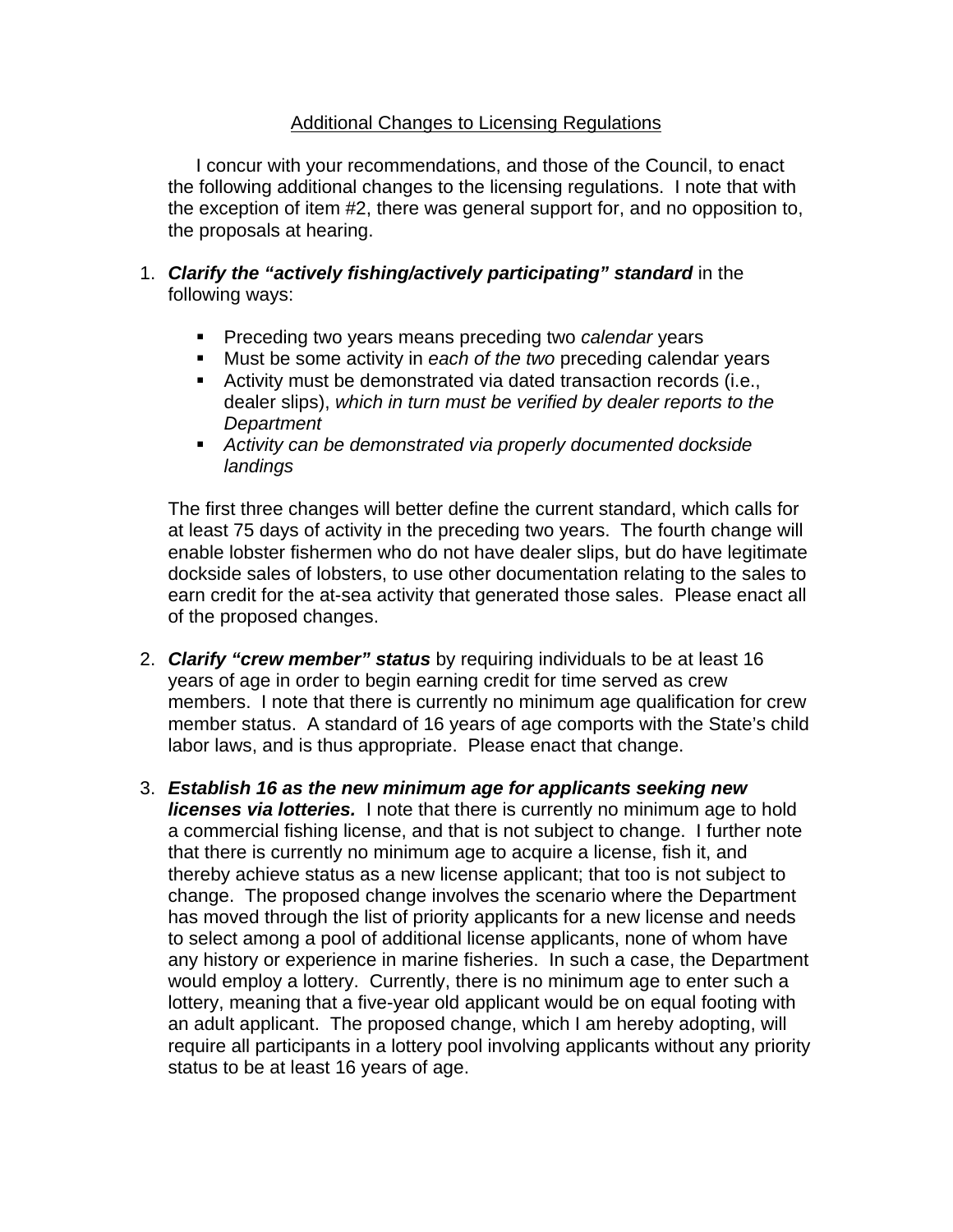- 4. *Establish a medical and military hardship clause relating to the sale of vessel and gear.* I note that any licensed fisherman who has been actively fishing and retires can sell their business, and the buyer can get a new, equivalent license. However, if the seller was ill or injured or called up for active duty, and as a result was unable to fish at least 75 days during the preceding two year period, there is currently no provision that would enable them to sell their business to someone who could then get a license. The proposed change, which I am hereby adopting, will enable a licensed fisherman who is prevented from meeting the actively fished standard due to a medical or military hardship to retire and sell their business to a buyer who can obtain a new, equivalent license, as long as the seller was actively fishing during the preceding four-year period.
- 5. *Repeal the provision that requires all state license holders to carry observers or samplers upon request by the Department.* I note that there is no provision in state law that supports this regulation. Unless and until statutory authority governing the issue is sought and enacted, it stands to reason that the regulatory provision needs be pulled. If the Division determines that observer coverage is necessary for the proper management of certain state waters fishery operations, and if vessel owners/operators are unwilling to take observers voluntarily, I would ask you to address and resolve the issue of liability protection – pertaining to both the vessel owner/operator and the observer/department – and then coordinate with my office on a legislative proposal. Please enact the repeal.
- 6. *Allow for the downgrade of multi-purpose licenses.* This is a technical clarification that will codify an existing administrative practice. Simply put, it will allow any multi-purpose license holder to obtain, in lieu thereof, one or more single-sector licenses/endorsements, likely at less cost, during an annual renewal period. Please enact the change.
- 7. *Clarify the basic harvest level for restricted finfish.* This too is a technical clarification that will codify an existing enforcement policy. Per existing regulation, the basic harvest level is one-half of the possession limits associated with the full harvest level. That creates an awkward standard when the full harvest level involves an odd number of fish – e.g., 5 striped bass per day. The regulatory change, which I am hereby adopting, will formalize the practice of rounding up, to the nearest whole number, to establish the basic harvest level, when the full harvest level is an odd number of fish -- e.g., in the case of striped bass, the basic harvest level will now officially be 3 fish per day.
- 8. *Miscellaneous technical corrections and clarifications.* Please enact all of the various technical corrections and clarification, in addition to those noted above, that were set forth in the public hearing document.